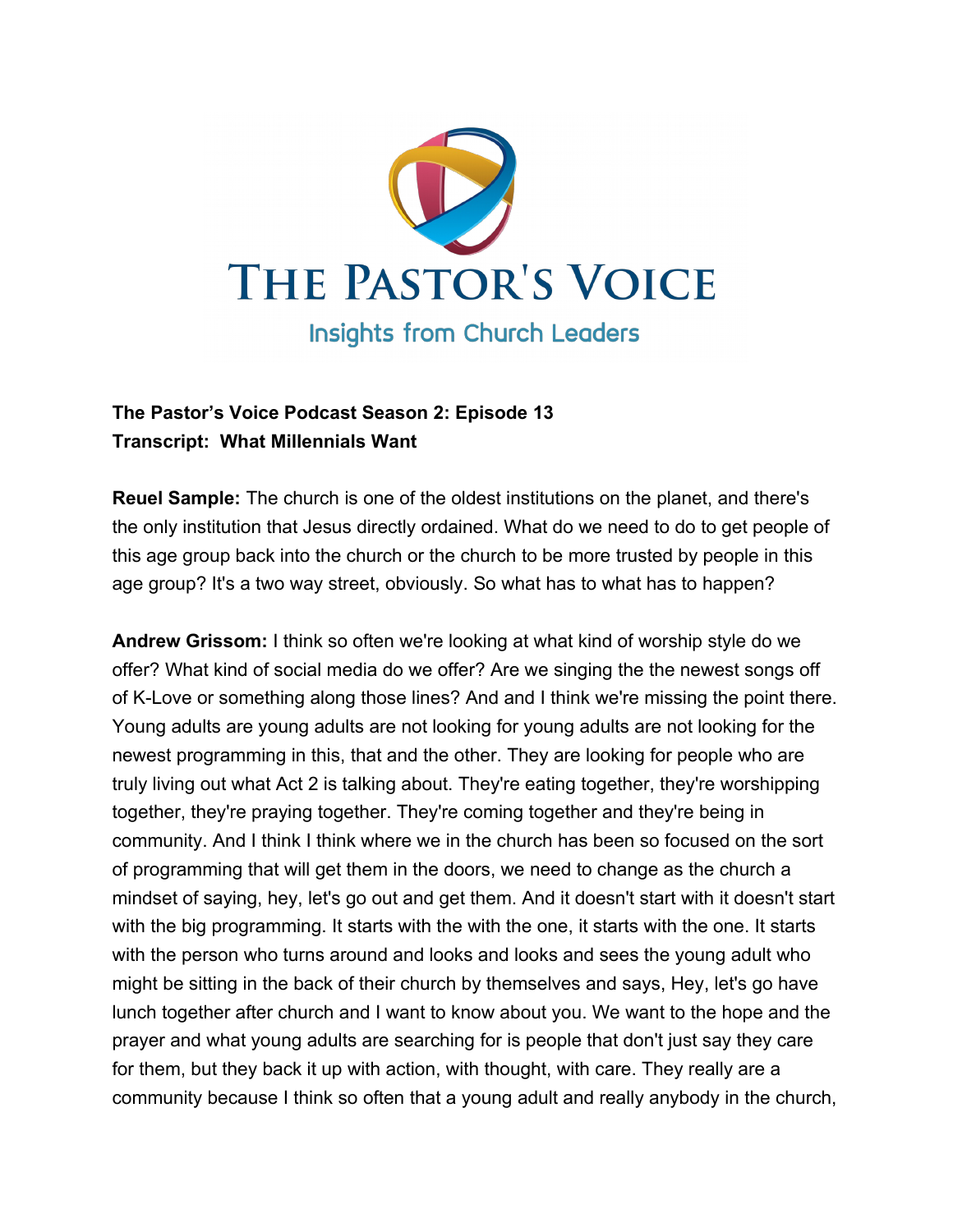then they're not going to hear what you're trying to say to them until they know that you are for them and that they love and that they are seeking after Jesus with you.

**Andrew Grissom:** And so I think that, you know, I look back at Mark chapter five, where where Jesus calls the demons out of the demon possessed man and sends them into the pigs. And and the people are freaked out right there. And they're going into the city and they run back. And what people miss so often in Mark Chapter five is when the people get back, they see the man who had been once covered in demons for so long. He was fully clothed. He was in his right mind and he was sitting at the feet of Jesus and he was just listening to him, you know. And I think I think that is a beautiful, powerful picture that a man who had been taken over by so many demons for so long, the first thought that he had as soon as he was of a free mind and a free will, was he was saying, hey, I just want to sit at Jesus's feet and listen. And and, you know, so I think for young adults, it's not about the programming man. It's what it's what does it mean for us to be intentional and looking? And this is for for the people who are listening to this today. What does it look like for maybe one young adult in your community, one young adult in your church, to reach out to them and say, hey, come over to my house and have a meal with me. I want to know who you are. So many young adults don't have that. They're sitting at home alone and they're eating dinner alone. And so you would be blown away at how much a simple invitation like that would mean to them.

**Reuel Sample:** It's not about whether your church is liturgical, which is I'm a frozen, chosen Presbyterian and or it's not about whether you're rockin the aisles, which is what my wife likes to do. I wear foamies when I worship with her. It's about being genuine and it's being about community. Is that what I'm hearing?

**William Merriman:** Yeah, I think that that's that's a big piece of it. This young adult generation is the most connected from a technology standpoint, but really the most lonely. And then they also have the greatest zeal to change the world. And the church is the one place where you could find the solution to both of those things.

**Reuel Sample:** I'm going to interrupt you for just a second, because you said something that was extraordinarily powerful, is that they are the most connected generation that we have ever had. But you are also the most lonely.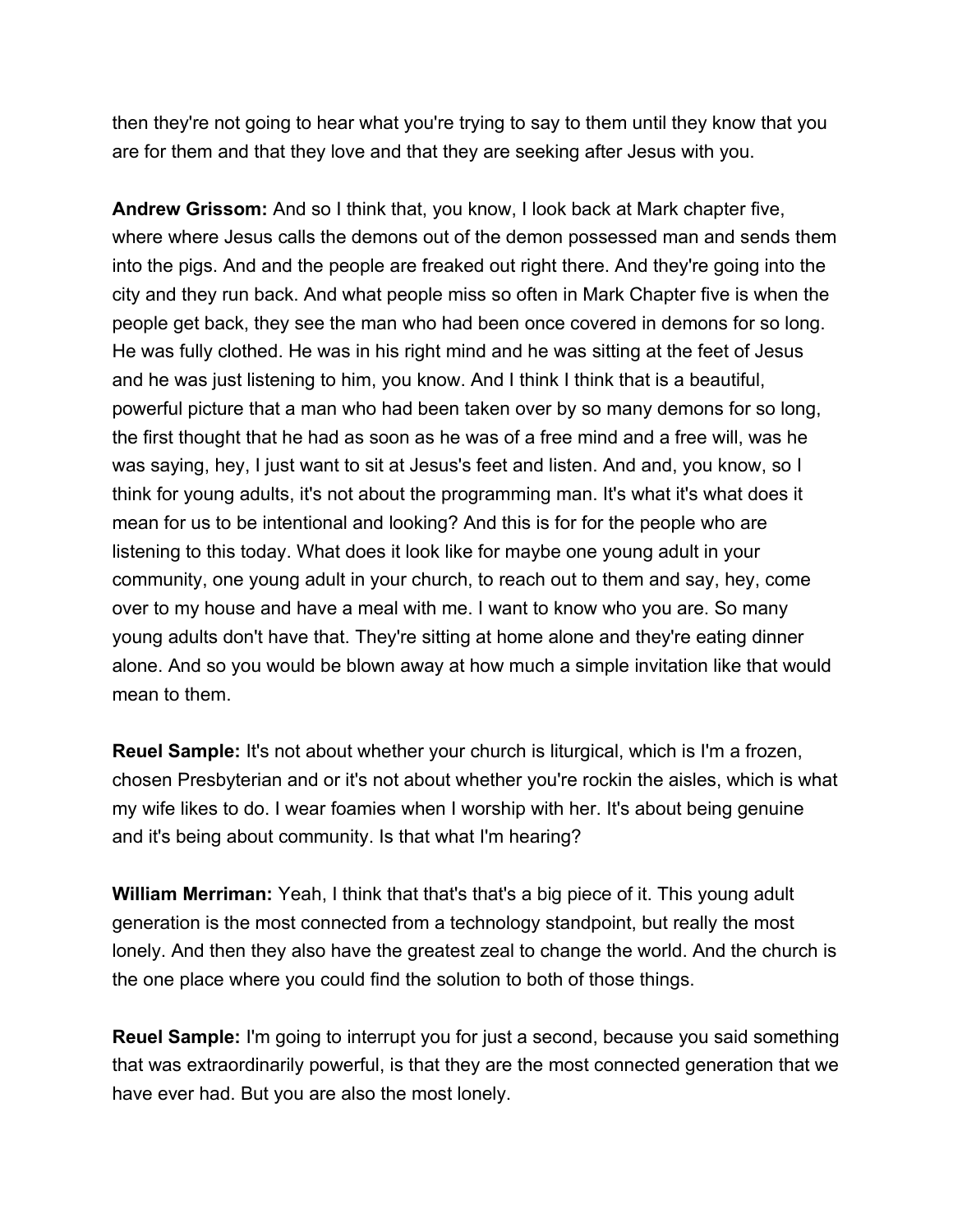**William Merriman:** Absolutely. And you know, you have this this illusion of community or of life. But really, it's a lot of it's online or a lot of it's really substance-less. And my goodness, the church for 2000 years has developed these really ancient practices of some of the most life giving community that's so real and so grounded. And so I think, you know, the place that the church has kind of missed the missed the boat on this one is that in trying to be too relevant, you know, going online or blowing up social media and doing all those things, it's actually made itself the least relevant. It's just become another part of the feed. And so really what churches need to lean into is what is ancient, what is historic, what's orthodox, what's sacramental, and giving people a real a real like something that is real and tangible. If you if you look at young adults, they're not listening to like CDs anymore. They're going back and listening to vinyl. They want something old, they want something ancient. They're not taking pictures on iPhones as much anymore. They want Polaroid cameras, something real, something to hold on to. And I think the church goes back to its ancient practices of being sacramental, of gathering around communion, focusing on baptisms, laying hands on each other like these kind of things are really radical and really powerful.

**William Merriman:** And it's something that I know in our church that our young adults are hungering after. And then something else too. I'm a firm believer that the gospel is caught not so much taught. It's it's really you really soak it in almost through osmosis by being in community. And a big piece of that is, like Andrew said, really taking a personal interest in the one and and including them into just the regular, regular operations of your life, inviting young adults over for dinner, even I mean, even if you're just working on a gardening project, inviting someone over to help help do some yard work or just be be involved in their life because I mean, they really are hungering after real human connection. And and then I would say this just the last thing Jesus said that the gates of hell will not prevail against the church. And even though the statistics, you know, aren't aren't looking good, Christ loves the church. It's his it's his bride. And and, yeah, it's not going anywhere.

**Reuel Sample:** Bill Hybels, who wrote the who who wrote the book on megachurch, also came out quite a few years ago with a mea culpa that said, exactly what you folks are saying is that we've missed the boat. It's not about program, it's about discipleship.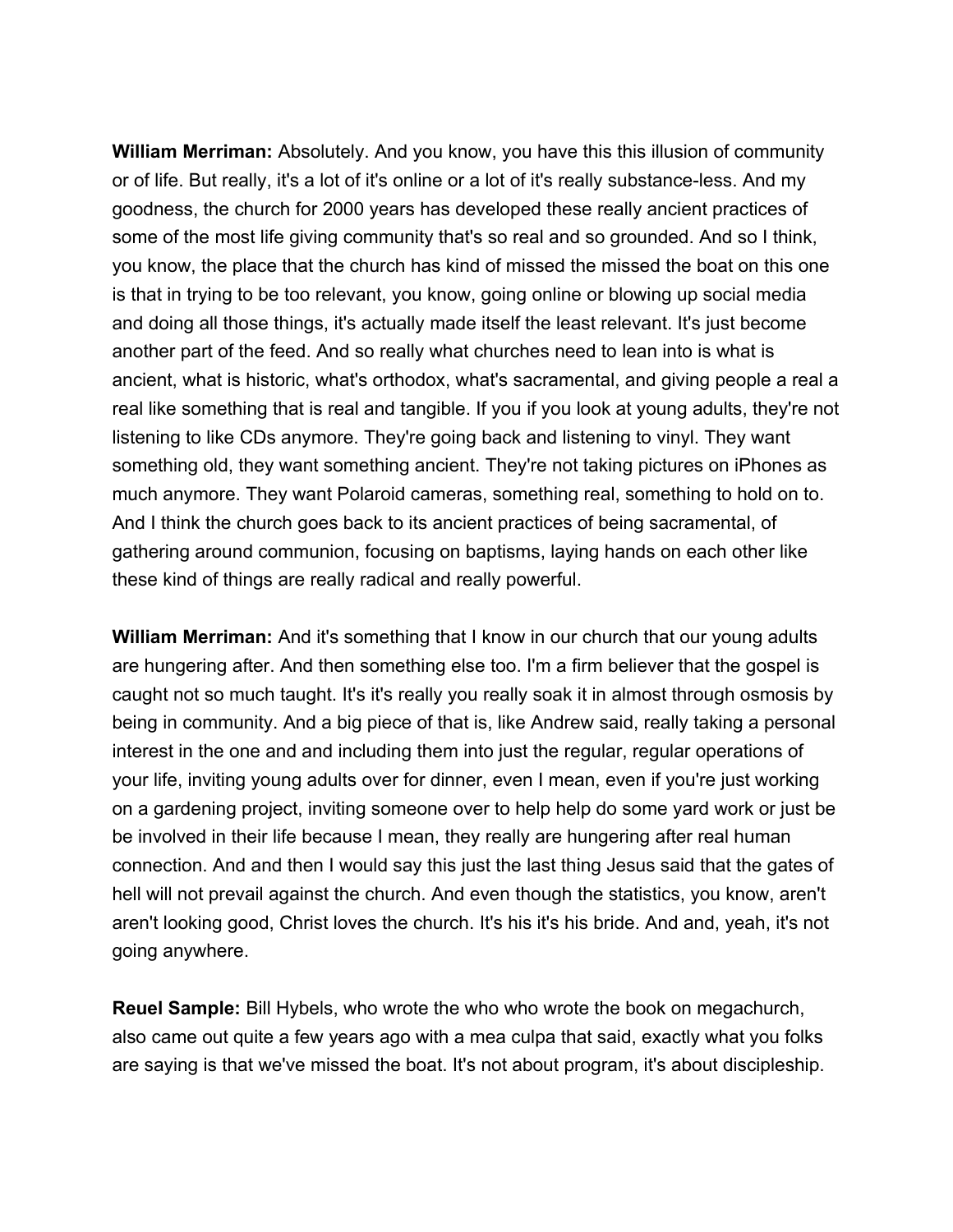And that's exactly what you're saying, is that millennials are not coming to church because there's no genuine discipleship making.

**Andrew Grissom:** Well, and that's you know, I think, too, that's the thing. We are if you look at our churches right now in a global sense, we are missing the boat, not even just in our young adult years. But I would argue in a lot of our years of of teaching and and showing and modeling what true discipleship was. Look at what Jesus did. I mean, look at what Jesus did with the 12 disciples. You know, he walked and he lived so much life with them and he taught to thousands of people. But we're missing the boat on that. We got to get back to what it means to be 1-on-1 seeking after and seeking to be closer to Jesus together.

**William Merriman:** Yeah, if I could say one more thing. In college, the thing that really was just like a resting place for my soul, were a couple older Christians inviting me in. And so I went to a small Methodist church, the average age there was like 70 and a couple of and there were all retired folks living in Middle Tennessee and they would just took a real genuine interest in me and would invite me over after church and these beautiful homes and make food for me. And and it really felt like home. It felt like somebody really seen me, really loved me. And the same thing was true on Friday nights, a Christian philosophy professor who was one of the only Christian professors on campus would invite a few students over on Fridays when the whole rest of the campus was turning up and and going crazy, I would drive over and just share a meal, like Andrew said, break bread and be together. And it gave me a sense of home and. And security. And I think if anyone in the church can can do that. And I think it would be really wonderful way to to reach and touch our our young adults.

**Reuel Sample:** Thomas Aquinas once wrote that after the fall, he wrote Before the fall we could talk of spiritual things by appealing to the spirit. After the fall, we we can talk about spiritual things by going through the body. And so there's nothing like feeding a college student.

#### **Andrew Grissom:** Amen.

**Reuel Sample:** About spiritual things. And and to create that spiritual bond and that discipleship and that, I don't think that's ever changed. When I was in college having a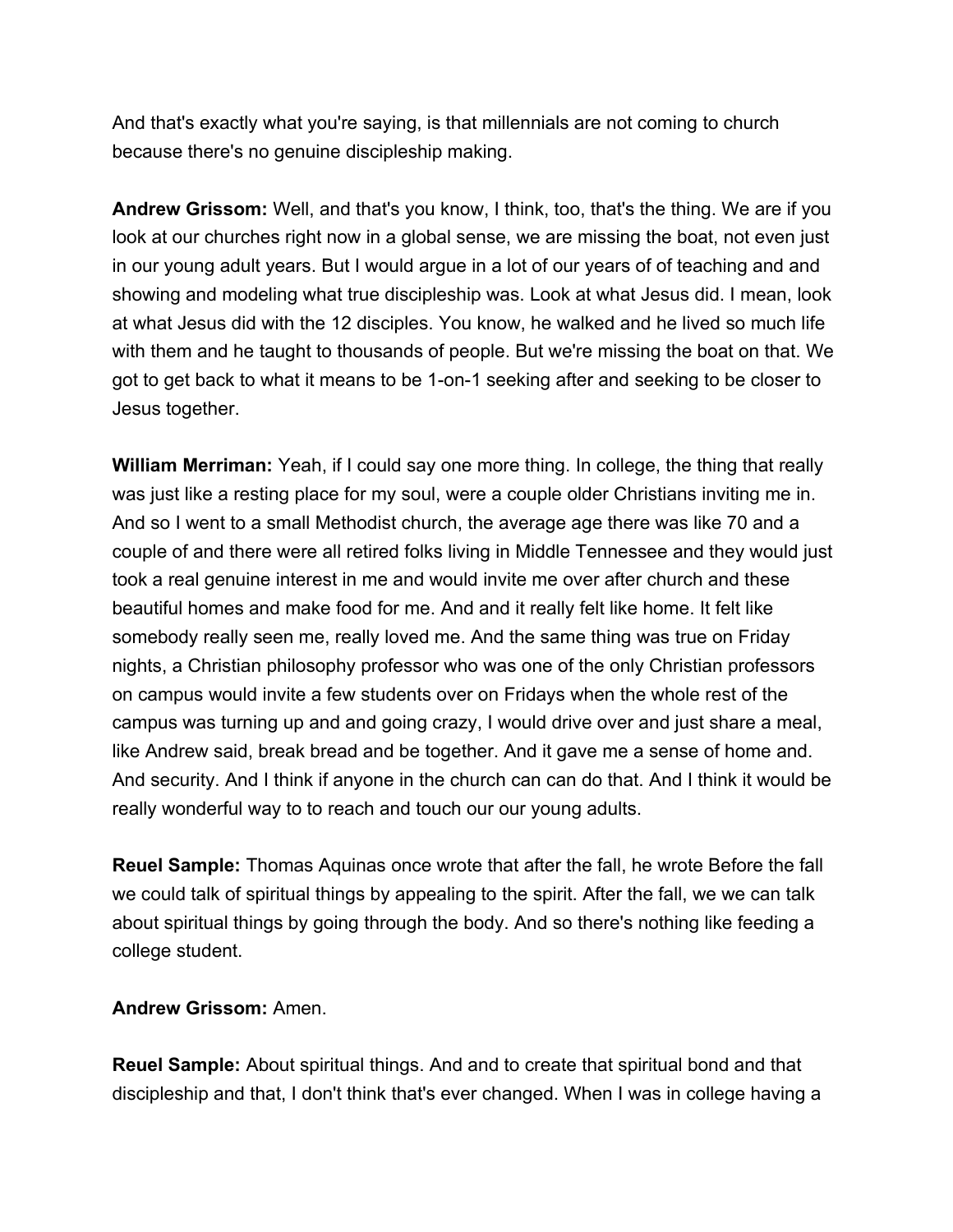good home cooked meal, there was nothing like it. And then just being able to sit around afterwards and talk and chat and and it doesn't take it doesn't necessarily take another young millennial to disciple another young millennial. Oftentimes it takes an old an older person to disciple you, but it has to be genuine. It's not why I'm checking a box. Okay? I've got my I've got my I've got my three millennials in tow. This, this, this month. It's just about being it's just about discipleship making.

### **William Merriman:** Yeah.

**Reuel Sample:** Final question, guys, is that the Pastor's Voice is all about developing a Christian worldview, how reacting and interacting with the world around us with a mind focused on Jesus Christ. How can we encourage that in young adults?

**William Merriman:** I really am a believer that the gospel is caught and not taught. I think in our Western world we've put too much of a focus on just the mind and the intellect. And so a lot of our preaching and teaching is, is information, but the development of a worldview is holistic. And so I think that I mean, what you said about Aquinas, that those truths come through the body, I think encouraging young adults to take up ancient Christian practices and those those kind of practices of formation. So not just learning the information super important, but I think supplementing that with with the disciplines of the faith. So meeting together, breaking bread, praying, fasting, taking a Sabbath. I mean, you wouldn't believe how many young adults are just tired and feeling like they are running empty, but calling people back to a place of genuine rest. It's a the clearest moments where I know from my life. I can see that taste and see that the Lord is good and then just spending, spending time with them. The way that you carry yourself will will be one of the greatest pictures of the gospel to them. And then lastly, the ancient saying like Lex Orandi Lex Credendi The way you worship is the way you believe. I think I think modeling our worship with just a genuine sincerity and not not just focusing on the preaching, but making the whole experience very worshipful, whether it's the songs or the liturgies. I think liturgy is an incredible it's something that our young adults are really hungering for, because at the beginning we said that there's so much suspicion and distrust. It's hard to know what's true. But when you begin to hear these these ancient words put in just a beautiful poetic meter and cadence, your soul can almost rest and rest in it. And those kind of things go a lot further in shaping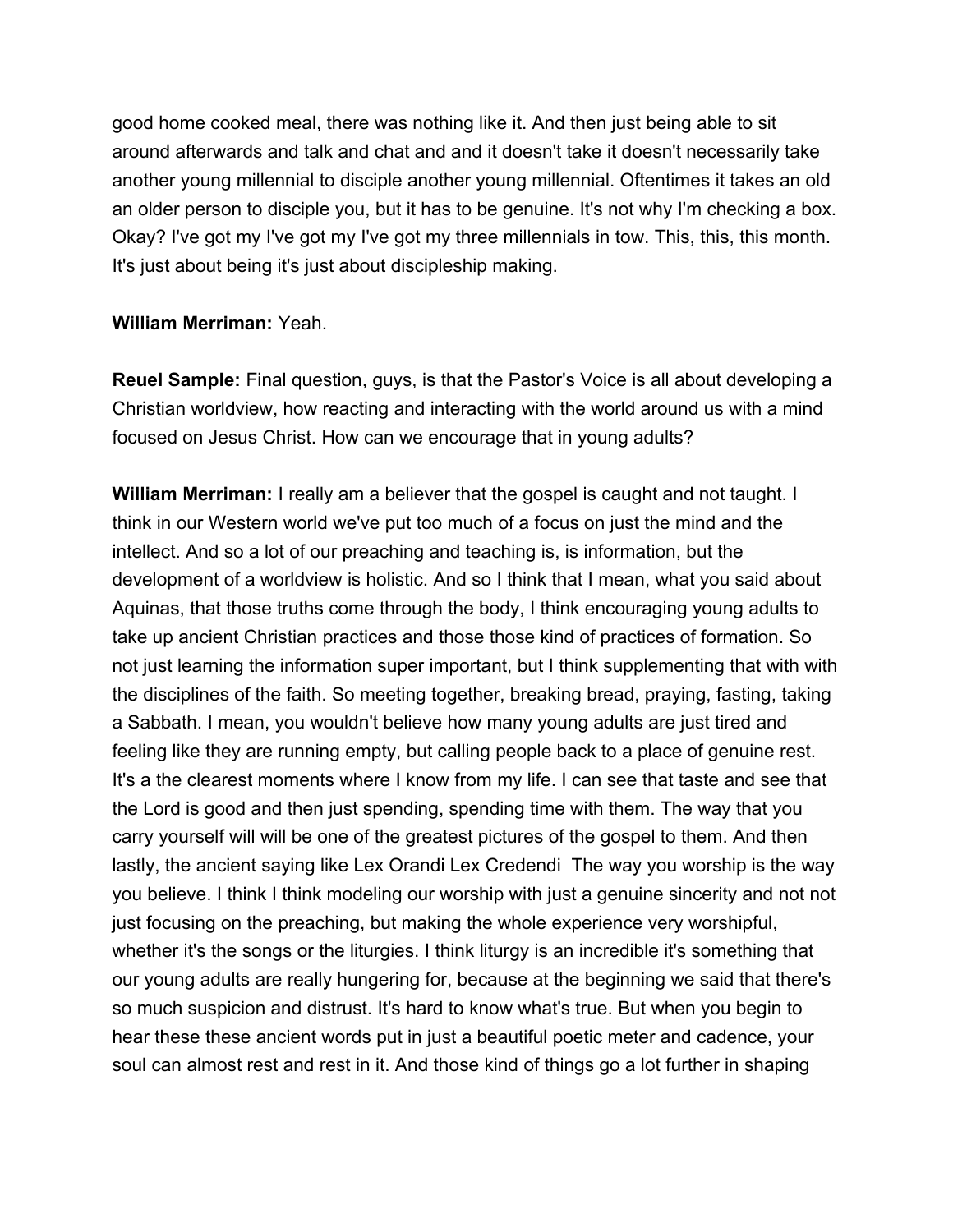your heart and your worldview. So the way you worship really will begin to shape the way you what you believe.

**Reuel Sample:** Andrew I just did a podcast with a Lutheran minister, and he and I are members of the old denominations. He's a Lutheran. He started it all and Presbyterians came along and we're old denominations. But what William is saying is that the order and the liturgical liturgy that comes with these old denominations, there's a place for that in our new society.

### **William Merriman:** Yes.

**Andrew Grissom:** I think there is. And I think there is a beautiful sense of giving people an opportunity excuse me, an opportunity to think through. Yes. What are these liturgies saying? What is scripture saying? What is the Lord saying to me? And being able to wrestle with that my my saying the saying that I often say is we have to be we have to get back to the place where the church is a safe place to wrestle with tough questions. And I'm worried that the church has veered away from being that safe place where we feel like we have to we have to fit a mold. We have to fit a standard. We have to fit a certain we have to be in a certain box in order to be accepted in church. And people need to hear, it's okay to ask questions. It's okay to wrestle with scripture. It's okay to bring up things that they may be going through in their lives because Jesus wants to walk with us in that. And I think the beauty of the liturgies and the beauty of the ancient, the ancient turned modern is we see, hey, for thousands of years, the church has walked out life and they've walked out life in the best of times.

**Andrew Grissom:** But they've also had a lot of questions. They've also wrestled through a lot of strife. They've also wrestled through conflicts and disagreements. But the beauty is that is that we worship a God who doesn't just accept us when we have everything together. He accepts us when we have questions, have anxiety or wondering what what is the truth? And we have questions in our own life. Jesus accepts us in the same light as well and says, come with me. I love the story of I love the story of Jesus in the Samaritan woman and the most unlikely of conversations. I think it's so beautiful that Jesus extends that living water to that woman, even by just asking the question, Hey, will you give me something to drink? Will you give me something to drink? And so I think I think we've got to be the place again where people can feel comfortable, both at the